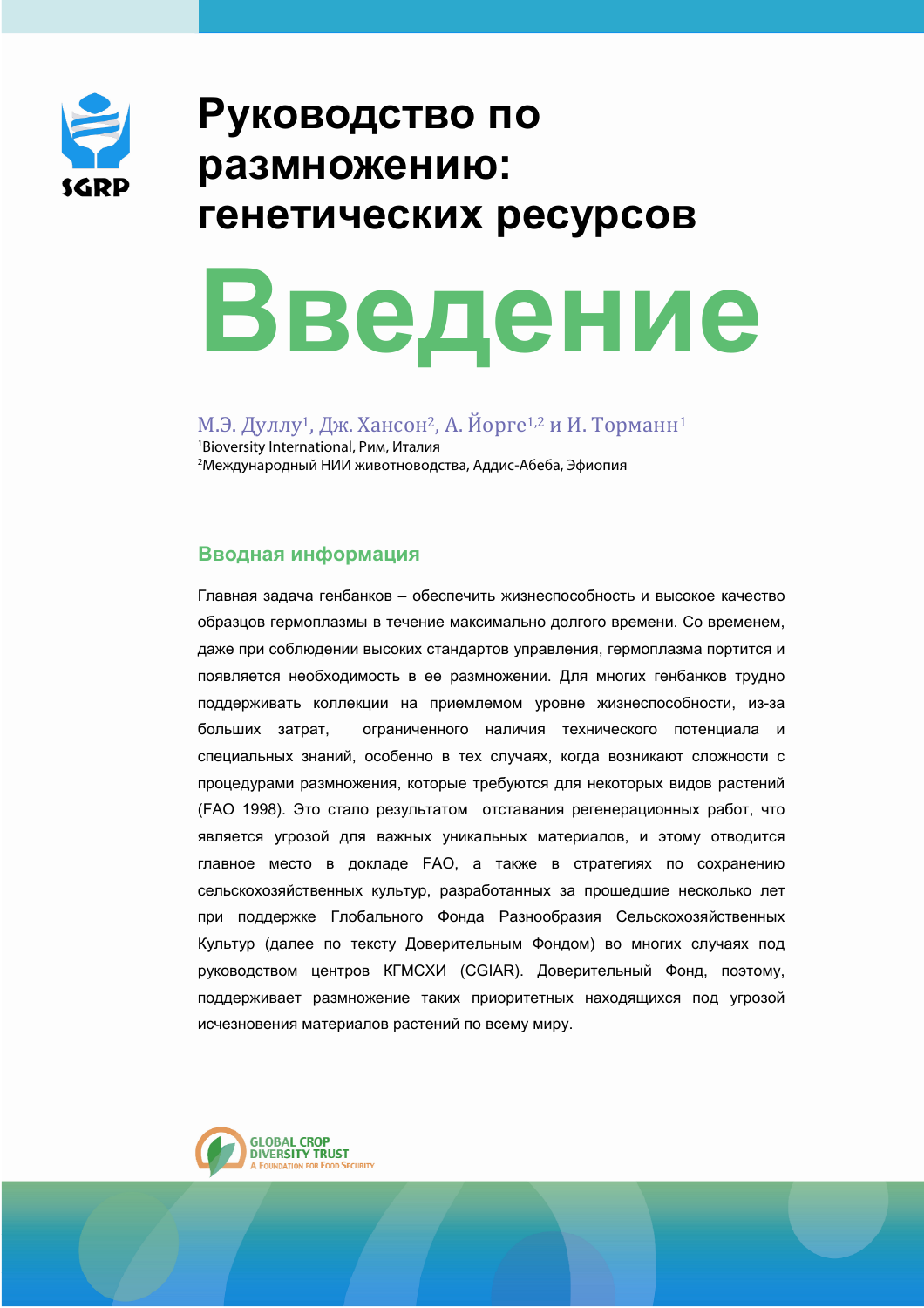Хотя существует видовой метод способствующий принятию решений по размножению (Sackville Hamilton and Chorlton 1997), требуются определенные знания и опыт. К сожалению, несмотря на наличие таких знаний в генбанках по всему миру, включая центры КГМСХИ, до сих пор не сделаны никакие попытки по идентификации, сопоставлению и публикации о наилучших практических способах проведения размножения так, чтобы сохранить генетическую целостность и добиться оптимальной жизнеспособности получаемого растительного материала. Поэтому Доверительный Фонд обратился к Bioversity International, действующей в рамках Общесистемной программы  $\overline{a}$ генетическим ресурсам растений (SGRP), с просьбой разработать руководства по размножению генетических ресурсов 21 основной сельскохозяйственной культуры (ячмень, фасоль, хлебное дерево, касава, нут, вигна (Vigna spp), вика (конские бобы), пальчиковое просо, чина (Lathyrus), кукуруза, основные ароиды (например, таро, колоказия, кокосовый ямс), чечевица, перловое просо, каянус (голубиный горох), картофель, рис, сорго, батат, пшеница и ямс), которые охватывают инициативу Доверительного Фонда в сфере размножения генетических ресурсов растений.

## Определение

В данных руководствах термин размножение трактуется как восстановление коллекционных образцов генетически подобными оригинальным образцам данной культуры, в случае снижения жизнеспособности или недостаточного количества растений. Размножение также может потребоваться новым образцам, которые предполагается заложить на долгосрочное хранение, а также в качестве санитарного мероприятия при борьбе с болезнями. В случае хранения образцов клоновых сельскохозяйственных культур на участках генбанка, работа по размножению проводится либо на этом же участке, либо переносится на другой в целях безопасности или избегания болезней и вредителей.

### Основные руководящие принципы

#### Обеспечение генетической целостности

Размножение гермоплазмы - наиболее важная из процедур в процессе управления генбанком по причине особого риска, которому подвергается генетическая целостность гермоплазмы из-за отбора, скрещивания или механического смешивания. Риск утраты генетической целостности, в основном, случае размножения гетерогенных образцов BbICOK B гермоплазмы скрещиваемых видов сельскохозяйственных культур. Цель размножения поддержание оригинального генетического разнообразия И СТРУКТУРЫ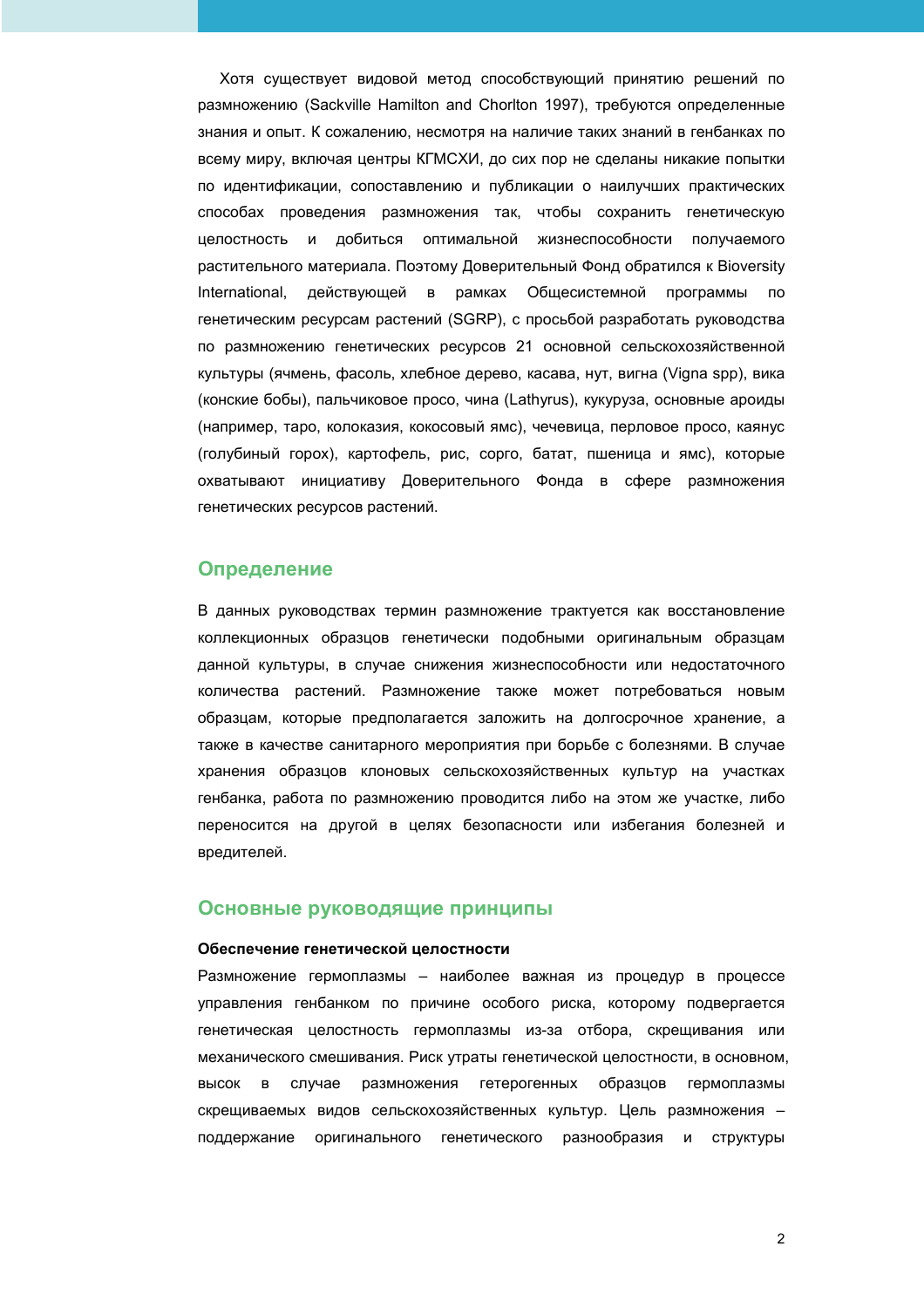коллекционного образца или коллекции (см. раздел «Руководство по общей регенерации» ниже).

#### Обеспечение эффективности

Для производства достаточного количества семян или посадочного материала следует учитывать коэффициент репродукции вида образца культуры на участке размножения. Количество семян, черенков и посадочного материала других типов, необходимых для размножения следует тщательно рассчитать, учитывая количество растений, которое желательно в итоге получить, уровень всхожести и укоренение в поле данного образца, количество семян, которое необходимо получить после размножения, а также проводятся ли описание и оценка совместно с размножением, или нет.

#### Обеспечение качества

Цель размножения гермоплазмы сельскохозяйственных культур - получение достаточного количества здоровых, жизнеспособных семян, клубней и других пропагул. Прежде, чем предоставлять гермоплазму кому-либо, генбанки обязаны провести ее анализ на предмет обнаружения переносимых семенами или вегетативными органами патогенов или вредителей, чтобы не допустить распространения этих объектов и болезней. Эта гермоплазма представляет собой основной источник неинфицированного материала для селекционных программ, разведения и использования в других проектах.

# Руководство по общей регенерации

#### Тип коллекции

коллекций в генбанках, Два типа признанные в качестве семян сельскохозяйственных культур, являются активными и базовыми коллекциями. Материал из активной коллекции предпочтительно регенерировать, используя оригинальные семена из базовой коллекции. Однако также приемлемо использовать семена из активной коллекции не более трех циклов размножения перед тем, как возвращаться к оригинальным семенам (базовым коллекциям) (FAO/IPGRI 1994). Для размножения образца базовой коллекции следует использовать только остаток семян самого оригинального образца, находящегося в базовой коллекции.

клонально размножающимися сельскохозяйственными B. случае  $\mathbf{C}$ культурами, материал обычно поддерживается в полевых коллекциях (Engels and Visser 2003). Некоторые виды тропических деревьев можно пересаживать каждые 15 лет или дольше, а другие требуют замены раз в несколько месяцев. Практическую пользу в этом случае приносит организация дублетных коллекций, поскольку в отличие от тех культур, которые размножаются семенами, у этих не будет остатка семян, которые можно было бы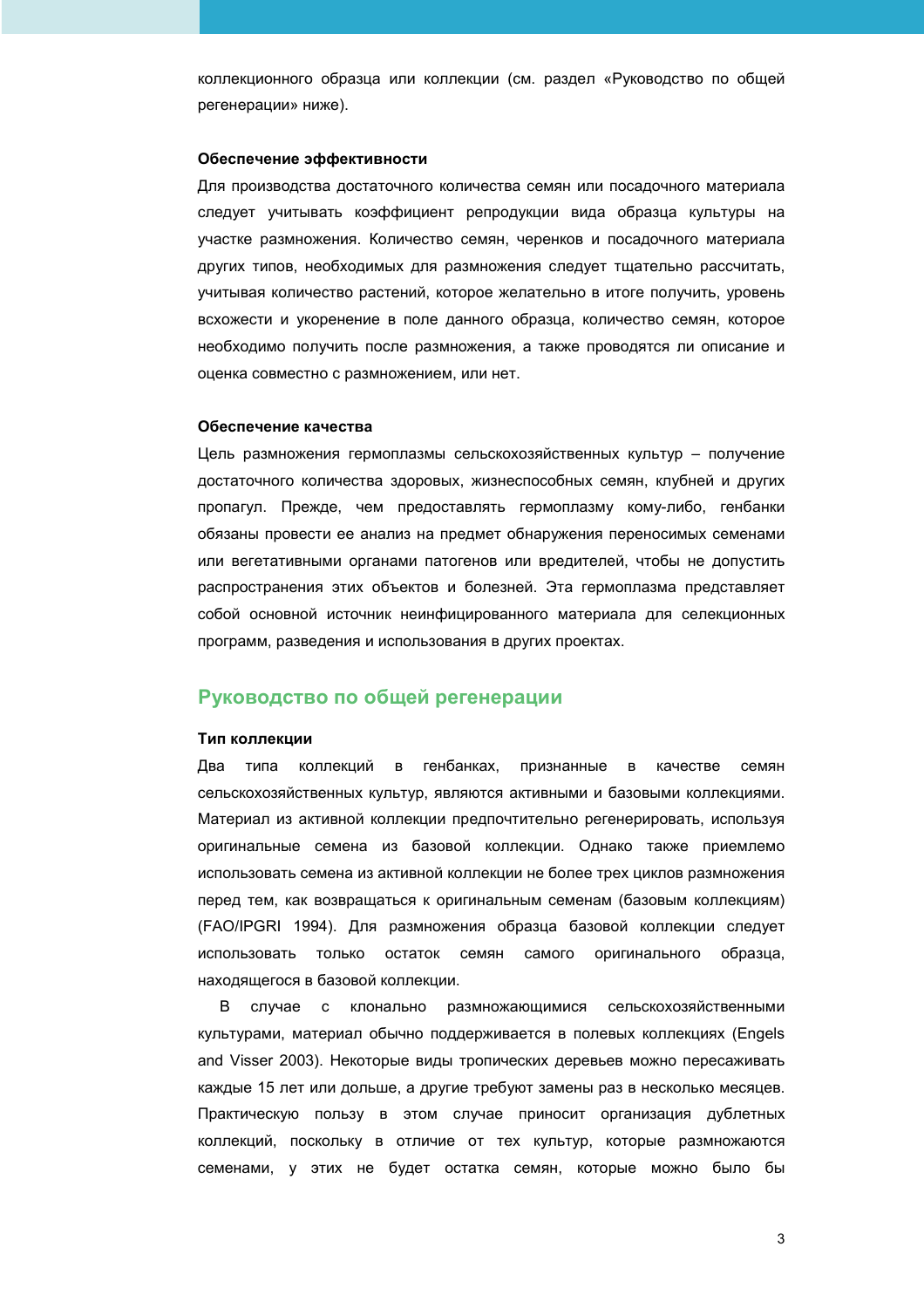использовать как крайнее средство, если некоторые растения погибнут. Клонально размножающиеся сельскохозяйственные культуры также можно сохранять *in vitro* или способом криоконсервации в тех случаях, когда для конкретных культур есть разработанные методики, и эти материалы также могут играть вспомогательную роль дублетных образцов коллекций полевых генбанков.

В этом сборнике руководств не описывается размножение образцов, сохраняемых *in vitro* или в криоколлекциях.

#### Когда надо проводить размножение

Размножение – дорогостоящая процедура и ее следует осуществлять не чаще, чем это необходимо для поддержания коллекционного образца в достаточном количестве И адекватном качестве. Для большинства семян сельскохозяйственных культур размножение проводят в тех случаях, когда:

- жизнеспособность семян в активной коллекции падает ниже 85% от уровня исходной, что определяется мониторингом жизнеспособности (для получения дополнительной информации см. FAO/IPGRI 1994; Rao et al. 2006; ISTA 2008). Перед закладкой на хранение исходная жизнеспособность должна быть не менее 85%, хотя в некоторых генбанках допускается более низкий процент (<75%), особенно для диких видов.
- число жизнеспособных семян в образце популяции в активной или базовой коллекции меньше 1500 или меньше 250 семян по инбредной линии.

Размножение образцов низкого качества (с низкой жизнеспособностью) считается более важным, чем размножение имеющихся в недостаточных количествах семян. Образцы базовых коллекций имеют более высокий приоритет по сравнению с образцами активных коллекций.

Для клонально размножающихся сельскохозяйственных культур решение о проведении размножения зависит от:

- степени зрелости и деградации сохраняемого растительного материала;
- ситуации с вредителями и болезнями в полевой коллекции;
- необходимости замены коллекции из-за внешних неблагоприятных факторов (засухи, наводнения, циклона);
- необходимости увеличить количество материала для распространения.

#### Объем образца для посева

Объем посевного материала, полученного из коллекции семян для размножения следует выбирать произвольно, так чтобы OH. был репрезентативным и представлял разнообразие коллекционного образца или коллекции, и с высокой степенью вероятности способствовал сохранению низкой частоте аллелей. Согласно приближенному подсчету (Crossa et al. 1993), количество семян от 90 до 210 необходимо сохранять с вероятностью 90-95% аллелей при частоте в пределах 0.003 - 0.05 для числа локусов от 10 до 150.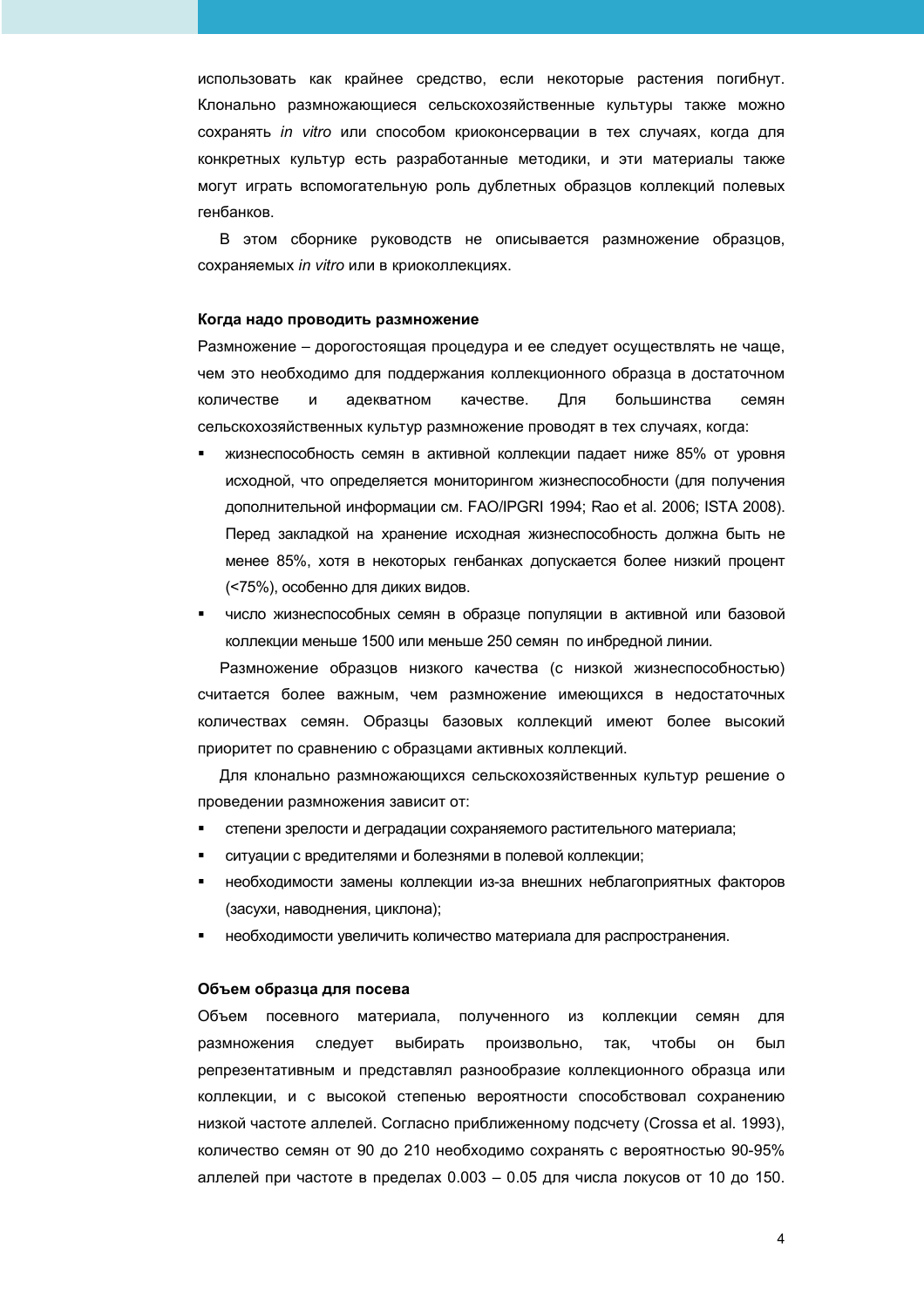Для перекрестно опыляемых видов обычно требуется больше растений для поддержания генетической изменчивости в популяции, чем для самоопыляемых [для получения дополнительной информации см. Crossa (1995)]. Однако это не всегда так и может зависеть от степени изменчивости в субпопуляциях образца самоопыляемого вида.

Минимальное число семян для размножения может определяться нижеприведенным уравнением, исходя из стандартного объема образца, использованного для размножения, а также его жизнеспособности:

Количество необходимых для размножения семян = требуемая для размножения популяция растений / (процентный показатель всхожести<sup>1</sup>х процентный показатель ожидаемого укоренения в поле<sup>2</sup>) (см. Rao et al. 2006).

В случае с клонально размножающимися культурами, у которых растения одного образца должны быть генетически идентичными, выбор объема образца в большей степени зависит от вероятности выживания растений в поле и наличия гарантий того, что хоть несколько растений выживут и будут собраны, что обеспечит возможность размножения этого образца снова. Часто требуется как минимум 5 - 10 растений одного образца, или больше, если пропагулы требуются и для других целей.

#### Подготовка семян / посадочного материала

При подготовке хранимых в генбанке семян к размножению необходимо вынуть контейнеры из хранилища и, прежде чем открыть, дать им ночью прогреться при комнатной температуре, чтобы избежать резкого набора влаги семенами.

культур  $\vee$ клонально размножающихся ДЛЯ размножения может потребоваться широкий спектр частей растения - от клубневидных корней до частей лозы, стеблей, отростков и т. д. Для каждой из этих частей применяют конкретные методы отбора, обрезки, дезинфекции и краткосрочного хранения или выдержки перед посадкой.

#### Поддержание эффективной численности популяции

Одна из основных задач размножения - поддержание эффективной численности популяции (N<sub>e</sub>) образца. Методы вычисления дисперсии N<sub>e</sub> для: (1) сбора и регенерации гермоплазмы диплоидных однодомных видов, (2) перекрестно опыляемых видов и (3) смеси (смешанных) самоопыляемых и видов разработаны случайно скрещивающихся были И изложены, соответственно, в следующих публикациях: Crossa and Vencovsky (1994); Crossa and Vencovsky (1997) and Vencovsky and Crossa (1999).

В соответствии с Crossa and Vencovsky (1994) и Vencovsky and Crossa (1999), наилучшая стратегия поддержания высокого значения  $N_e$  - взять равные

<sup>&</sup>lt;sup>1</sup> Процентный показатель всхожести и процентный показатель ожидаемого укоренения в поле выражаются десятичными дробями, т. е., 95% = 0,95.<br><sup>2</sup> Процентный показатель укоренения растений обычно на 5% ниже процентного показателя

всхожести в неблагоприятных условиях и на 1% ниже в хороших условиях.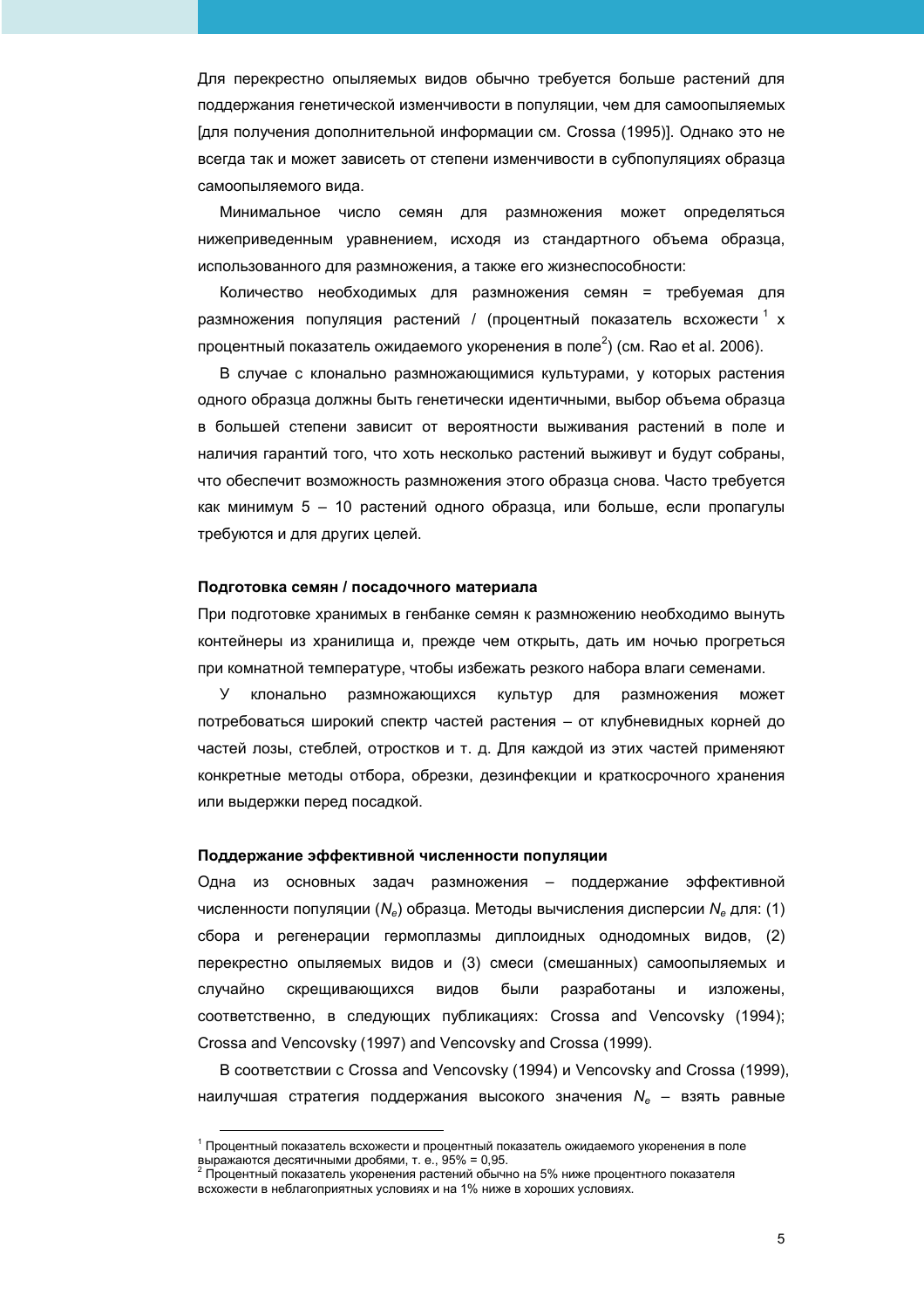количества семян из максимально большого количества материнских растений. Труднее проводить сбор самоопыляемых, чем перекрестно опыляемых видов. Если между растениями одного образца наблюдается разница по степени зрелости в период цветения и по зрелости, лучше собирать отдельные растения и смешивать в равных пропорциях семена с разных материнских растений во избежание материнского эффекта.

Для клонально размножающихся культур размер популяции не имеет такого значения, поскольку растения одного образца обычно являются генетически идентичными. Однако, у многих клонально размножающихся культур наблюдается высокий уровень гетерозиготности вследствие некоторого количества естественного перекрестного опыления, последствия которого далее закрепляются в вегетативных органах и могут восприниматься как изменчивость среди растений образца (Vasil et al. 1994; Lebot and Aradhya 1992). Таким образом, рекомендуется брать 5 - 10 растений на образец. Когда есть уверенность в генетической идентичности, важнее отобрать материал с небольшого количества здоровых и сильных материнских растений, чем с большого количества растений среднего качества. Таким образом, количество посаженных растений будет зависеть OT уровня гетерозиготности, внутривидового разнообразия, а также от стоимости сохранения материала и необходимости проводить описание и оценку образца.

#### Выбор условий окружающей среды

Если существует такая возможность, образцы гермоплазмы следует размножать в экологических условиях региона, откуда эти образцы ведут свое происхождение. В качестве альтернативы можно выбрать такое место, где давление отбора на генотипы или популяции будет минимальным. При отсутствии приемлемых мест следует установить сотрудничество с другими организациями, способными обеспечить для размножения подходящее место или сооружения. В процессе размножения и последующего обращения с семенами и пропагулами следует избегать их засорения материалами с близкорасположенных делянок, свести к минимуму перенос генов и предотвращать случайное занесение трансгенов. Следует удалить растения, которые четко определены как загрязнитель (контаминант) и не относятся к популяции. Также, не следует сажать образцы культур на месте предыдущего их выращивания, чтобы снизить риск возникновения растений выросших самопроизвольно, а также накопления вредителей почвы и болезней.

Участки для размножения должны быть по мере возможности постоянными, с наличием хорошо налаженных водоканалов. Хорошая ирригация должна быть доступна даже для неорошаемых сельскохозяйственных культур, чтобы избежать выбора любого иного отбора культуры продиктованного засухой, а также обеспечить хороший урожай. Также, рекомендуется проведение оценки

6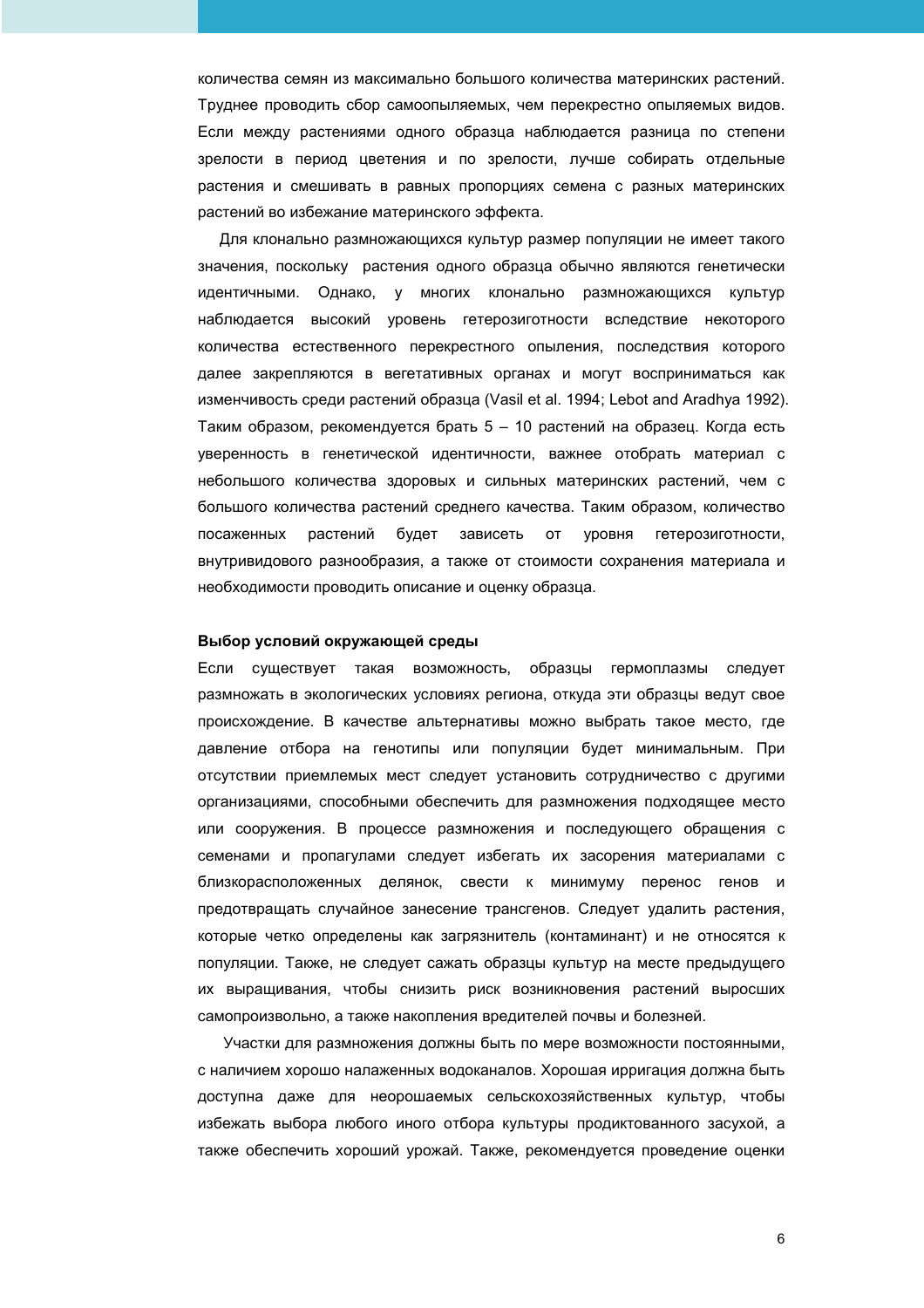почвы на наличие питательных веществ, чтобы определить необходимость в минеральном удобрении.

#### Изоляция

Большое значение имеет селекционная система определенных сельскохозяйственных культур. В случае с перекрестно опыляемыми видами, следует обеспечивать необходимое изолирующее расстояние, использовать временную изоляцию, укрывание изоляторами, изодомики и другие способы. Поскольку степень скрещивания у некоторых видов растений зависит от местности, в практику следует ввести проведение оценки степени скрещивания в том месте, где будет проводиться размножение растений, чтобы выбрать подходящую методику по скрещиванию.

#### Уход за посевами сельскохозяйственных культур

С практической точки зрения полезно содержать делянки, на которых проводят размножение, максимально очищенные от чужеродных семян и растений. Во избежание конкуренции между растениями, следует регулярно проводить прополку. В процессе подготовки делянок, от сорняков и переносимых с почвой вредителей и болезней следует избавляться при помощи специальной обработки, например, опрыскивания гербицидами, стерилизации почвы, обработки культиватором с последующим применением гербицидов и/или глубокой вспашки для уничтожения прорастающих сорняков.

#### Мониторинг подлинности образца

Каждый образец следует снабжать износостойкой этикеткой или надписью водостойкими чернилами, а также сохранять планы расположения полей для того, чтобы подлинность образца можно было наблюдать (мониторить) в течение вегетационного периода. Для семян сельскохозяйственных культур, рекомендуется иметь оригинальный образец семян для дальнейшей ссылки и хранить его в небольшом пластиковом мешке в сухом месте при 15°С. Когда бы ни проводилось размножение, свежесобранные семена могут сравниваться с образцом оригинальных семян, чтобы удостовериться в соответствии коллекционного образца типовому. Идентичность возобновленных семян или пропагул также можно проверить, сравнив с оригинальными описательными данными об индивидуальных признаках образца, если такие записи существуют.

#### Сбор урожая

В целом, урожай собирают в период оптимальной зрелости растения (после достижения физиологической зрелости), когда максимальное число семян уже созрело, способно переносить высушивание и может быть извлечено обмолачиванием с минимальными механическими повреждениями до того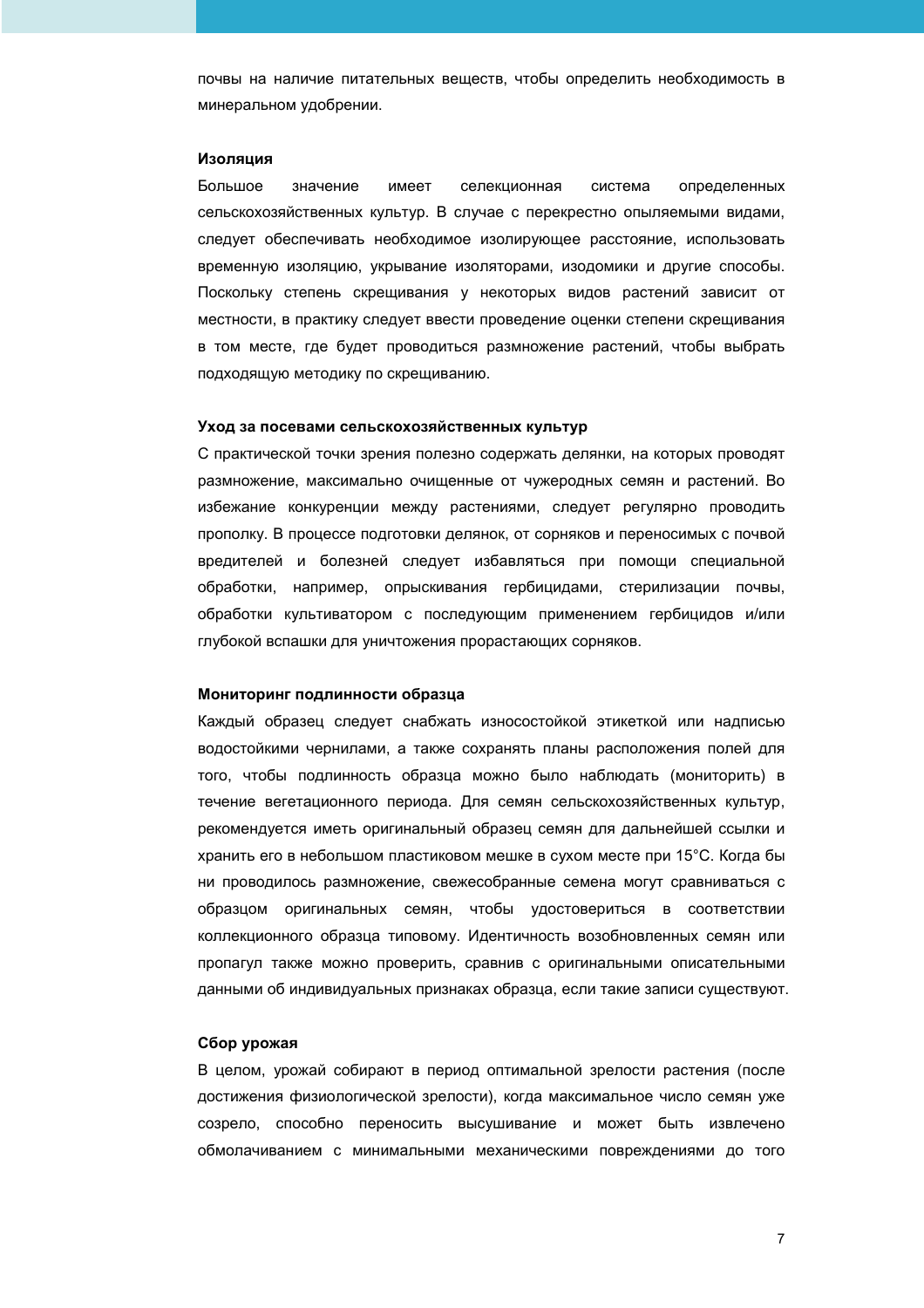момента, когда семена начнут портиться и распространяться естественным путем [для получения дополнительной информации – см. Rao *et al.* (2006)].

В случае с культурами, размножающимися клонированием, физиологическая зрелость материнского растения – наиболее важный критерий, определяющий время сбора отпрысков для успешного размножения или краткосрочного хранения. В большинстве случаев зрелость съедобной части растения обычно не имеет значения, если она не совпадает с размножаемой частью.

#### Распространенные вредители и болезни

В руководствах перечислены основные вредители и болезни каждой сельскохозяйственной культуры, однако перечень симптомов и способов борьбы далеко не полон. Во время размножения (включая сбор урожая и послеуборочный период) служба защиты растений должна освидетельствовать материал, в частности на предмет обнаружения болезней, переносимых семенами или вегетативными органами, чтобы обеспечить максимально возможное здоровье и жизнеспособность размноженного материала.

# Список использованной и рекомендуемой для  $\alpha$ знакомления литературы

- Crossa J. 1995. Sample size and effective population size in seed regeneration of monoecious plants. In: Engels JMM, Ramanatha RR, editors. Regeneration of seed crops and their wild relatives. Proceedings of a consultation Meeting 4-7 December 1995, ICRISAT, Hyderabad, India. International Plant Genetic Resources Institute, Rome, Italy. pp.140–143.
- Crossa J, Hernandez CM, Bretting P, Eberhart SA, Taba S. 1993. Practical considerations for maintaining germplasm in maize. Theoretical and Applied Genetics 86: 673–678.
- Crossa J, Vencovsky R. 1994. Implications of the variance effective population size on the genetic conservation of monoecious species. Theoretical and Applied Genetics 89:936–942.
- Crossa J, Vencovsky R. 1997. Variance Effective Population Size for Two-Stage Sampling of Monoecious Species. Crop Science 37:14–26.
- Engels JMM, Visser L, editors. 2003. A guide to effective management of germplasm collections. IPGRI Handbooks for Genebanks No. 6. IPGRI, Rome, Italy.
- FAO/IPGRI. 1994. Genebank standards. Food and Agriculture Organization of the United Nations, Rome / International Plant Genetic Resources Institute, Rome, Italy.
- FAO. 1998. The state of the world's plant genetic resources for food and agriculture. Food and Agriculture Organization of the United Nations, Rome, Italy.
- Hanson J. 1985. Practical Manuals for Genebanks: Procedures for Handling Seeds in Genebanks. International Board for Plant Genetic Resources, Rome, Italy.